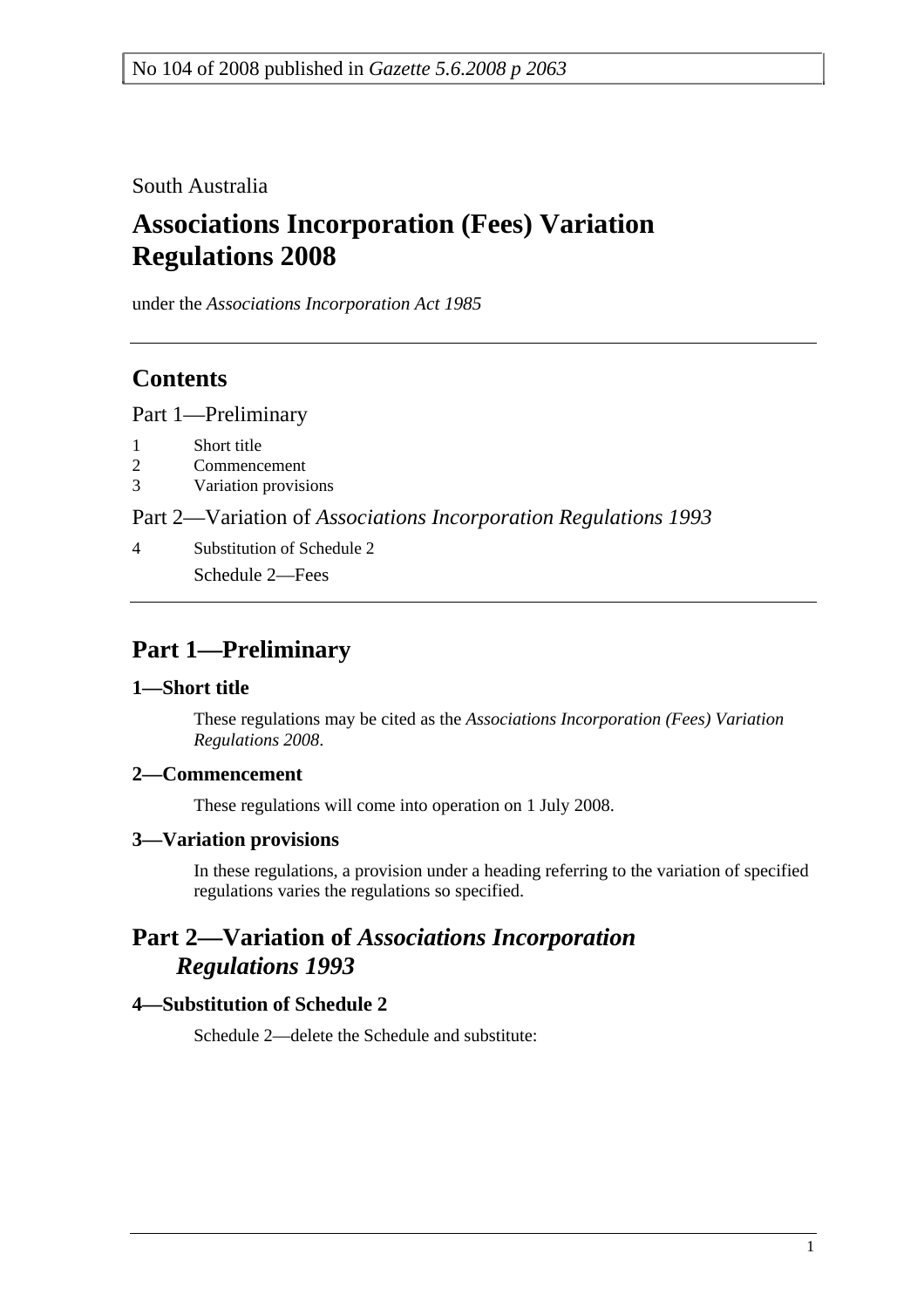# **Schedule 2—Fees**

| $\mathbf{1}$ | \$20.70<br>For inspection under section $6(2)$ of the Act of documents lodged<br>by or in relation to an association                                                                                                                                                                                                                    |          |  |  |
|--------------|-----------------------------------------------------------------------------------------------------------------------------------------------------------------------------------------------------------------------------------------------------------------------------------------------------------------------------------------|----------|--|--|
| 2            | For the supply of an uncertified copy, or the supply of a copy of an<br>extract from, a document held by the Commission in relation to an<br>association (in addition to the fee payable under clause 1)—                                                                                                                               |          |  |  |
|              | (a)<br>for 1 page                                                                                                                                                                                                                                                                                                                       | \$4.50   |  |  |
|              | for each additional page or part of a page<br>(b)                                                                                                                                                                                                                                                                                       | \$1.15   |  |  |
| 3            | For the supply of a certified copy of, or the supply of a certified<br>copy of an extract from, a document held by the Commission in<br>relation to an association (in addition to the fee payable under<br>clause $1$ ) $-$                                                                                                            |          |  |  |
|              | (a)<br>for 1 page                                                                                                                                                                                                                                                                                                                       | \$20.70  |  |  |
|              | for each additional page or part of a page<br>(b)                                                                                                                                                                                                                                                                                       | \$1.15   |  |  |
| 4            | On lodging an application to the Commission (not being an<br>\$51.00<br>application for which a fee is specified elsewhere in the Schedule)<br>to exercise any of the powers conferred on the Commission by the<br>Act, or by those provisions of the Corporations Act 2001 of the<br>Commonwealth applied by the Act to an association |          |  |  |
| 5            | On lodging an application to the Minister to exercise any powers<br>\$51.00<br>conferred on the Minister by the Act                                                                                                                                                                                                                     |          |  |  |
| 6            | \$150.00<br>On lodging an application for incorporation under section 19 of the<br>Act                                                                                                                                                                                                                                                  |          |  |  |
| 7            | On lodging an application for amalgamation under section 22 of the<br>\$150.00<br>Act                                                                                                                                                                                                                                                   |          |  |  |
| 8            | \$51.00<br>On lodging an application to register an alteration to rules under<br>section 24 of the Act (including an application to alter the name of<br>an association)                                                                                                                                                                |          |  |  |
| 9            | For the approval of the Commission of an auditor under<br>\$71.00<br>section $35(2)(b)$ of the Act                                                                                                                                                                                                                                      |          |  |  |
| 10           | On lodging a periodic return under section 36 of the Act                                                                                                                                                                                                                                                                                | \$71.00  |  |  |
| 11           | On submitting to the Commission for examination a draft<br>explanatory statement prior to its registration under the provisions<br>of the Corporations Act 2001 of the Commonwealth applied under<br>section 40A of the Act                                                                                                             | \$150.00 |  |  |
| 12           | On lodging an application for the approval of the Commission for<br>extension of period under section $41C(4)(a)$ of the Act                                                                                                                                                                                                            | \$53.00  |  |  |
| 13           | \$71.00<br>For consent of the Commission under section $43(1a)$ of the Act to<br>distribute surplus assets of an association on winding up among<br>members of the association                                                                                                                                                          |          |  |  |
| 14           | On lodging an application to deregister an association under<br>\$105.00<br>section $43A(1)$ of the Act                                                                                                                                                                                                                                 |          |  |  |
| 15           | On making a request of the Commission under section 43A(5) of<br>the Act (in addition to the fee payable under clause 14)                                                                                                                                                                                                               | \$71.00  |  |  |